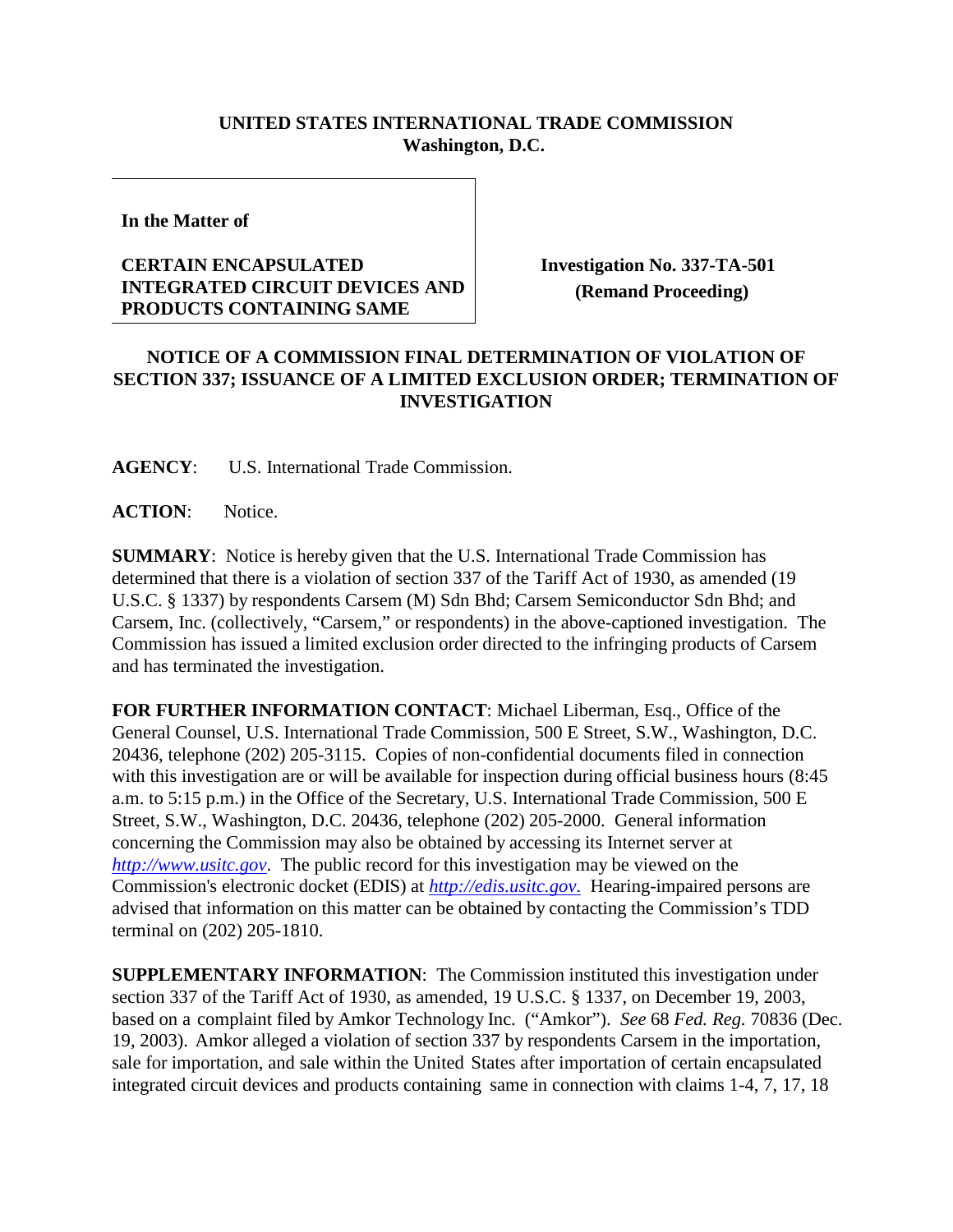and 20-23 of U.S. Patent No. 6,433,277 ("the '277 patent"); claims 1-4, 7 and 8 of U.S. Patent No. 6,630,728 ("the '728 patent"); and claims 1, 2, 13 and 14 of U.S. Patent No. 6,455,356 ("the '356 patent"). All three patents are owned by Amkor. The investigation also concerns a third-party, ASAT, Inc. ("ASAT"), and its invention ("ASAT invention"), which Carsem argued was invalidating prior art to Amkor's asserted patents.

On November 18, 2004, the ALJ issued a final initial determination ("Final ID") finding no violation of section 337. After reviewing the Final ID in its entirety, the Commission on March 31, 2005, modified the ALJ's claim construction and remanded the investigation to the ALJ with instructions "to conduct further proceedings and make any new findings or changes to his original findings that are necessitated by the Commission's new claim construction." Commission Order ¶ 8 (March 31, 2005). On November 9, 2005, the ALJ issued a remand initial determination ("Remand ID"). The Remand ID found a violation of section 337 with regard to six claims of the '277 patent, but found no violation in connection with the asserted claims of the '728 or '356 patents.

Completion of this investigation was delayed because of difficulty in obtaining from third-party ASAT certain documents that Carsem asserted were critical for its affirmative defenses. The Commission's efforts to enforce a February 11, 2004, subpoena *duces tecum* and *ad testificandum* directed to ASAT resulted in a July 1, 2008, order and opinion of the U.S. District Court for the District of Columbia granting the Commission's second enforcement petition. On July 1, 2009, after ASAT had complied with the subpoena, the Commission issued a notice and order remanding this investigation to the ALJ so that the ASAT documents could be considered. On October 30, 2009, the ALJ issued a supplemental ID ("First Supplemental ID"), finding that the ASAT invention was not prior art, and reaffirming his finding of a violation of section 337.

On February 18, 2010, the Commission reversed the ALJ's finding that ASAT invention is not prior art to Amkor's asserted patents, and remanded the investigation to the ALJ to make necessary findings in light of the Commission's determination that the ASAT invention is prior art. On March 22, 2010, the ALJ issued a Supplemental ID ("Second Supplemental ID") in which he found that the '277 and '728 patents were invalid in view of ASAT prior art and determined that there was no violation of Section 337 in the present investigation. On July 20, 2010, the Commission determined not to review the ALJ's Remand ID and Second Supplemental ID. As a result, the Commission determined that there is no violation of section 337 in this investigation. Amkor appealed the Commission's decision to the U.S. Court of Appeals for the Federal Circuit ("the Court").

On August 22, 2012, the Court ruled on Amkor's appeal reversing the Commission's determination that the '277 Patent is invalid under 35 U.S.C. § 102(g)(2), declining to affirm the Commission's invalidity determination on the alternative grounds raised by Carsem, and remanding for further proceedings consistent with its opinion. *Amkor Technology Inc. v. International Trade Commission***,** 692 F.3d 1250 (Fed. Cir. 2012) ("*Amkor Technology*")*.* On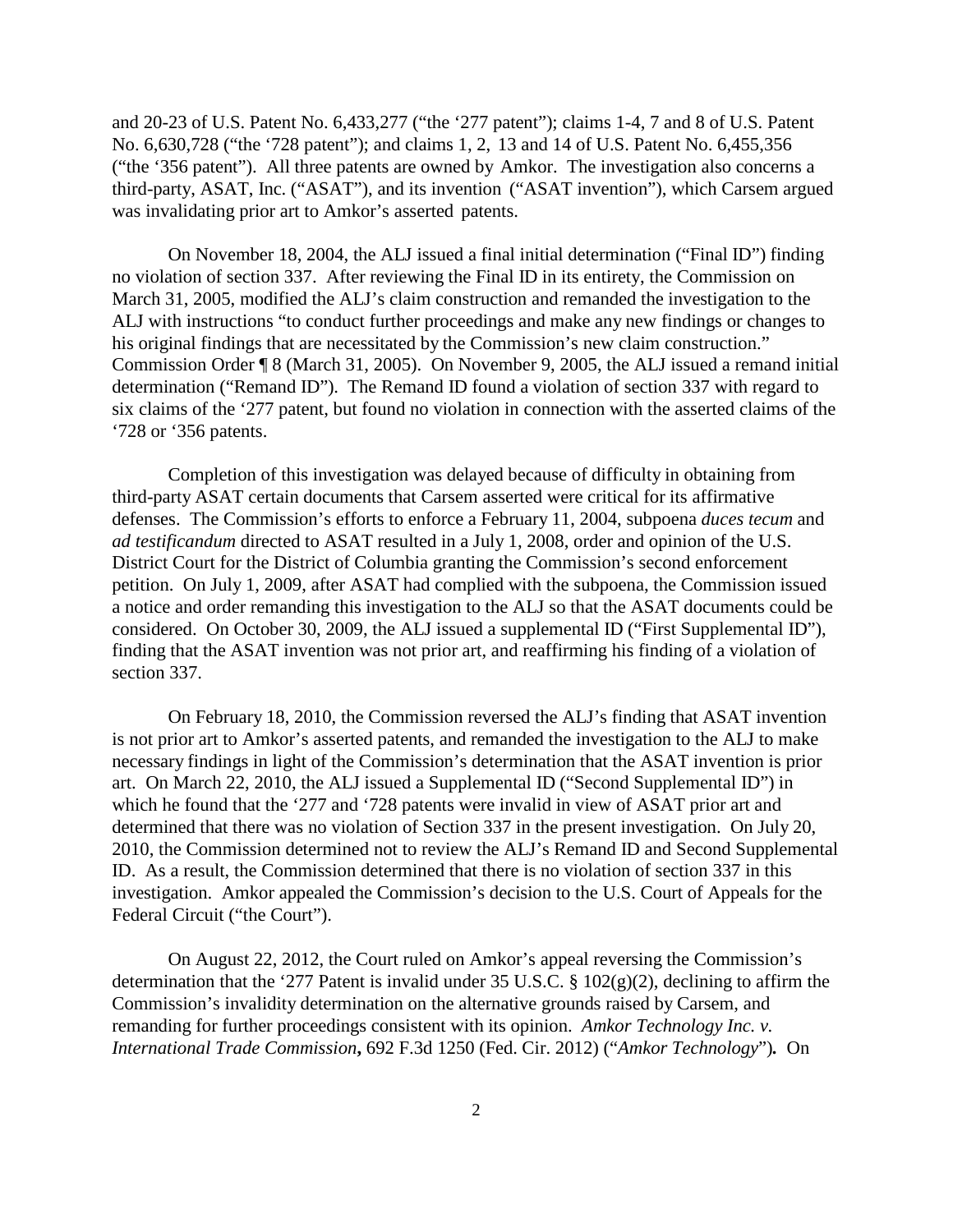October 5, 2012, Carsem filed a combined petition for panel rehearing and for rehearing *en banc*. The Court denied Carsem's petition on December 7, 2012, and issued its mandate on December 19, 2012, returning jurisdiction to the Commission.

On January 14, 2013, the Commission issued an Order ("Commission's Order") directing the parties to the investigation to submit their comments regarding what further proceedings must be conducted to comply with the August 22, 2012, judgment of the Court in *Amkor Technology*. The parties filed their initial and responsive submissions.

On June 5, 2013, the Commission issued a Notice ("Commission's Notice") requesting briefing on remedy, bonding and the public interest in the above-captioned investigation, as well as responses to certain questions posed by the Commission regarding the economic prong of the domestic industry requirement and the public interest. 78 *Fed. Reg.* 35051 (June 11, 2013). The Commission also set a schedule for the filing of written submissions. The parties have filed their initial and reply submissions pursuant to the Commission Notice.

Having examined the record in this investigation, including the parties' submissions filed in response to the Commission's Order and Commission's Notice, and consistent with the judgment of the Court, the Commission has determined to affirm the ALJ's First Supplemental ID and Remand ID thus finding a violation of section 337. The Commission has also determined as follows with respect to the specific issues raised by the parties in response to the Commission's Order and Commission Notice:

> (1) To affirm the ALJ's determination that claims 2-4 and 21-23 of the '277 patent are not invalid over the ASAT invention;

> (2) To affirm the ALJ's determination that Carsem failed to show that equitable estoppel defense based on Amkor's alleged failure to disclose the '277 patent to JEDEC applies in this investigation;

(3) To affirm, in light of the ALJ's express findings that Carsem failed to prove that Amkor has deceived the standard setting body or that the '277 patent is necessary to practice JEDEC's standards, the ALJ's implicit determination that Carsem failed to show that its legal estoppel defense based on Amkor's alleged failure to disclose the '277 patent to JEDEC applies in this investigation;

(4) To affirm with modifications the ALJ's finding in the 2004 Final ID that Amkor satisfied the economic prong of the domestic industry requirement under subsection  $337(a)(3)(A)$ ;

(5) To affirm with modifications the ALJ's finding in the 2004 Final ID that Amkor failed to satisfy the economic prong of the domestic industry requirement under subsection 337(a)(3)(B); and